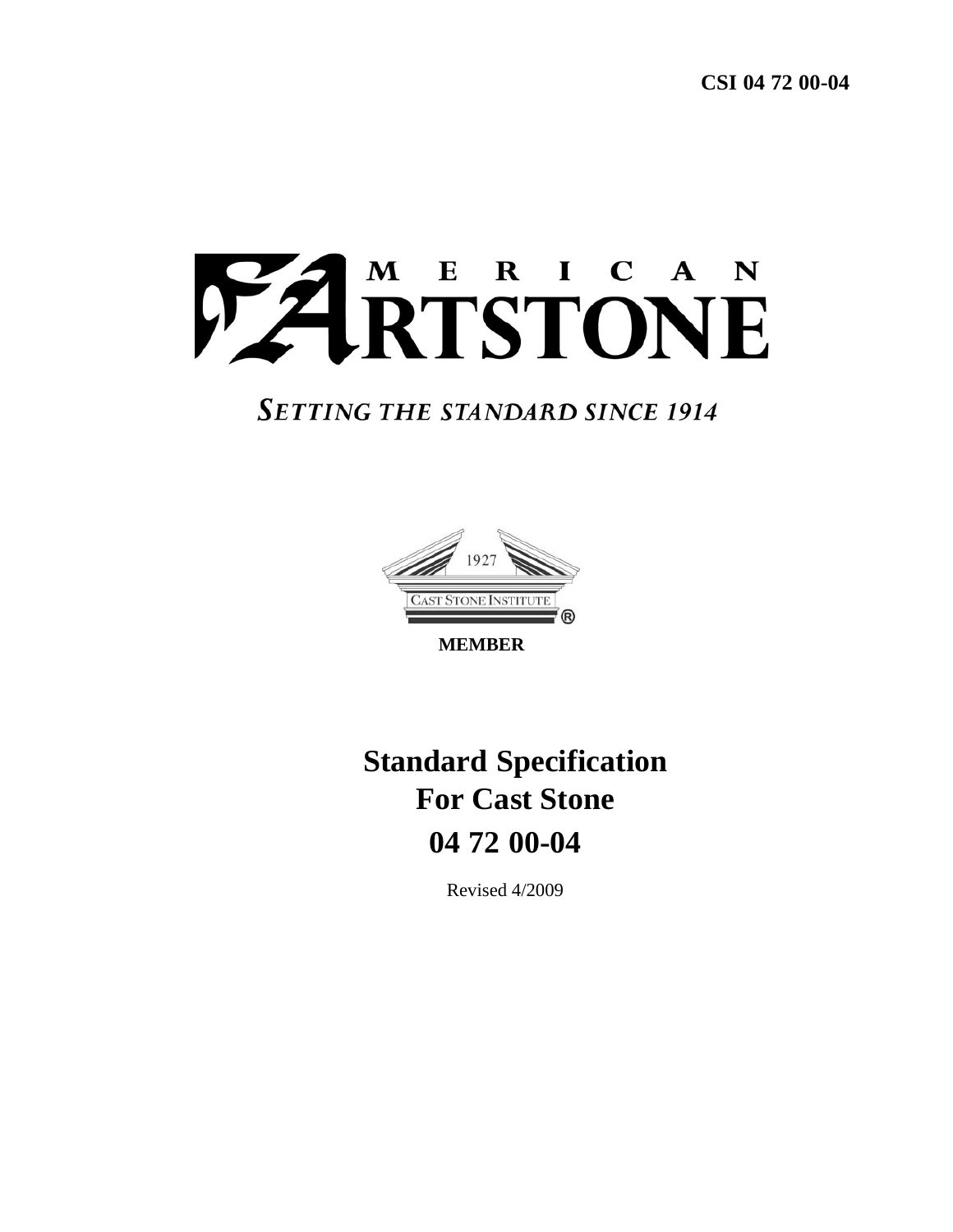This specification encompasses basic requirements for Cast Stone, a refined architectural concrete building unit manufactured to simulate natural cut stone, used in unit masonry applications. Cast Stone is a masonry product, used as an architectural feature, trim, ornament or facing for buildings or other structures.

Materials and processes used for manufacturing Cast Stone vary widely according to the aggregates locally available to the manufacturers and the processes and techniques used by the manufacturers to obtain the desired appearance and physical properties. Of paramount importance in molding Cast Stone is the need to employ a properly proportioned mixture of white and/or grey cements, manufactured or natural sands, carefully selected crushed stone or well graded natural gravel and mineral coloring pigments to achieve the desired appearance while maintaining durable physical properties.

Although a variety of casting methods are used, production conforming to this standard will exceed minimum requirements for compressive strength and weathering qualities essential for normal installations as a suitable replacement for natural cut limestone, brownstone, sandstone, bluestone, granite, slate, keystone, travertine and other natural building stones.

It is hoped that this specification may be helpful to the specifiers in understanding the inherent qualities of Cast Stone and its use. For details and samples of finishes available in your project area, contact your nearest Cast Stone Institute® producer member:

American Artstone Company 2025 North Broadway P.O. Box 425 New Ulm, MN 56073 Phone: (800) 967-2076 Email: info@american-artstone.com Web: www.american-artstone.com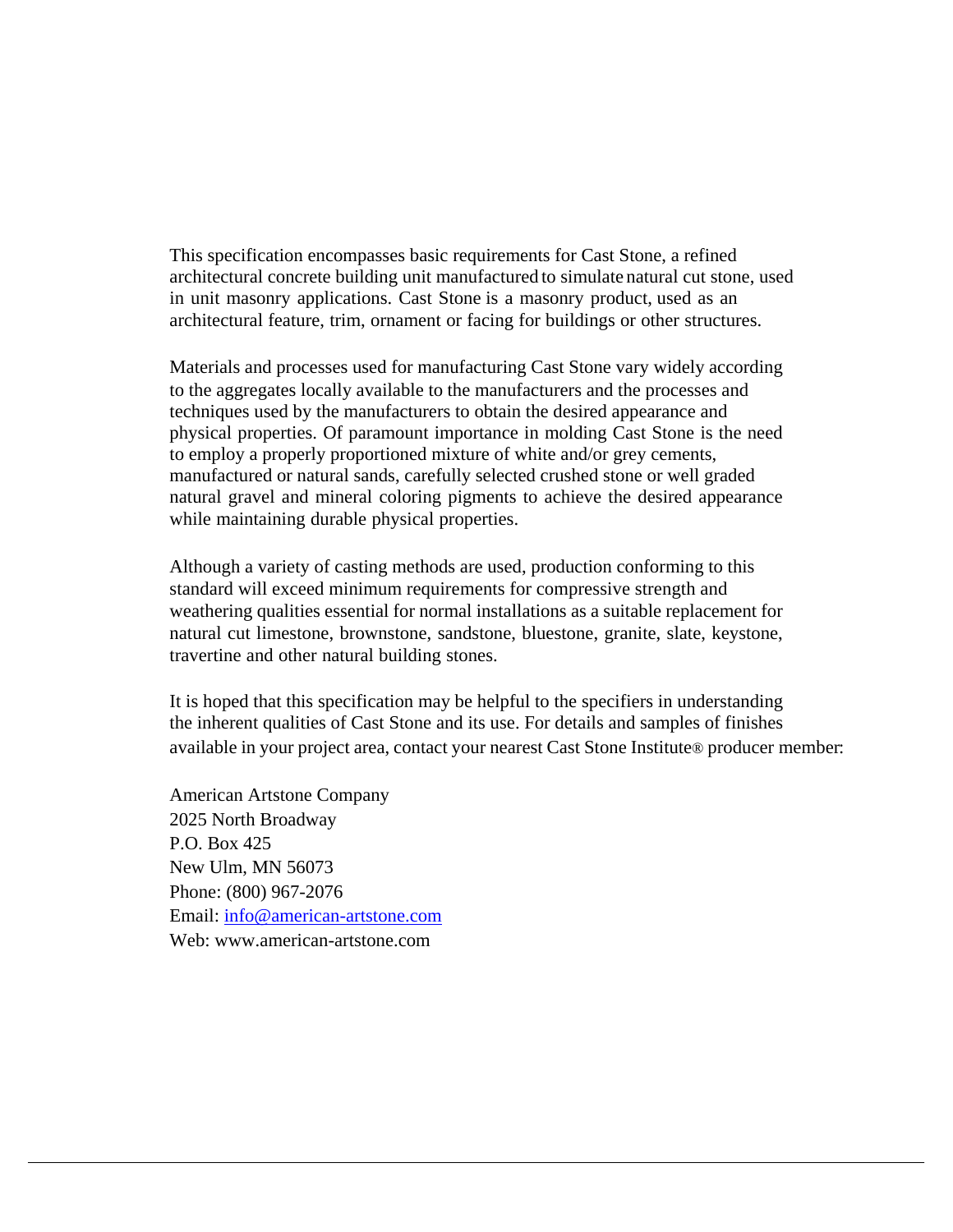# **1. PART 1 - GENERAL**

- **1.1. SECTION INCLUDES**  Architectural Cast Stone.
	- A. Scope All labor, materials and equipment to provide the Cast Stone shown on architectural drawings and as described in this specification.
		- 1. Manufacturer shall furnish Cast Stone covered by this specification.
		- 2. Installing contractor shall unload, store, furnish all anchors, set, patch, clean and seal (optional) the Cast Stone as required.

#### **1.2. RELATED SECTIONS**

- A. Section 01 33 00 Submittal Procedures.
- B. Section 04 05 13 Masonry Mortaring.
- C. Section  $-040516$  Masonry Grouting.
- D. Section 04 05 19 Masonry Anchorage and Reinforcing.
- E. Section 07 90 00 Joint Protection.

#### **1.3. REFERENCES**

- A. **ACI 318** Building Code Requirements for Reinforced Concrete.
- B**. ASTM A 185** Standard Specification for Steel Welded Wire Reinforcement, Plain, for Concrete.
- C**. ASTM A 615/A 615M** Standard Specification for Deformed and Plain Billet-Steel Bars for Reinforced Concrete.
- D. **ASTM C 33** Standard Specification for Concrete Aggregates.
- E. **ASTM C 150** Standard Specification for Portland Cement.
- F. **ASTM C 173** Standard Test Method for Air Content of Freshly Mixed Concrete by the Volume Method.
- G. **ASTM C 231** Standard Test Method for Air Content of Freshly Mixed Concrete by the Pressure Method.
- H. **ASTM C 260** Standard Specification for Air Entrained Admixtures for Concrete.
- I. **ASTM C 270** Standard Specification for Mortar for Unit Masonry.
- J. **ASTM C 426** Standard Test Method for Linear Shrinkage of Concrete Masonry Units
- K. **ASTM C 494/C 494M** Standard Specification for Chemical Admixtures for Concrete.
- L. **ASTM C 618** Specification for Coal Fly Ash and Raw or Calcined Natural Pozzolan for use as a Mineral Admixture in Concrete.
- M. **ASTM C 666** Standard Test Method for Resistance of Concrete to Rapid Freezing and Thawing.
- N. **ASTM C 979** Standard Specification for Coloring Pigments for Integrally Pigmented Concrete.
- O. **ASTM C 989** Standard Specification for Ground Granulated Blast-Furnace Slag for Use in Concrete.
- P. **ASTM C 1194** Standard Test Method for Compressive Strength of Architectural Cast Stone.
- Q. **ASTM C 1195** Standard Test Method for Absorption of Architectural Cast Stone.
- R. **ASTM C 1364** Standard Specification for Architectural Cast Stone.
- S**. ASTM D 2244** Standard Test Method for Calculation of Color Differences from Instrumentally Measured Color Coordinates.
- **S. Cast Stone Institute® Technical Manual**  (Current Edition)

#### **1.4. DEFINITIONS**

- A. Cast Stone a refined architectural concrete building unit manufactured to simulate natural cut stone, used in unit masonry applications.
	- 1. **Wet Cast Concrete Products** manufactured from measurable slump concrete.
		- a. Wet casting method: manufactured from measurable slump concrete and vibrated into a mold until it becomes densely consolidated.

#### **1.5. SUBMITTAL PROCEDURES**

- A. Comply with Section 01 33 00 Submittal Procedures.
- B. Samples: Submit pieces of the Cast Stone that are representative of the general range of finish and color proposed to be furnished for the project.
- C. Test results: Submit manufacturers test results of Cast Stone previously made by the manufacturer.
- D. Shop Drawings: Submit manufacturers shop drawings including profiles, cross-sections, reinforcement, exposed faces, arrangement of joints (optional for standard or semi-custom installations), anchoring methods, anchors (if required), annotation of stone types and their location.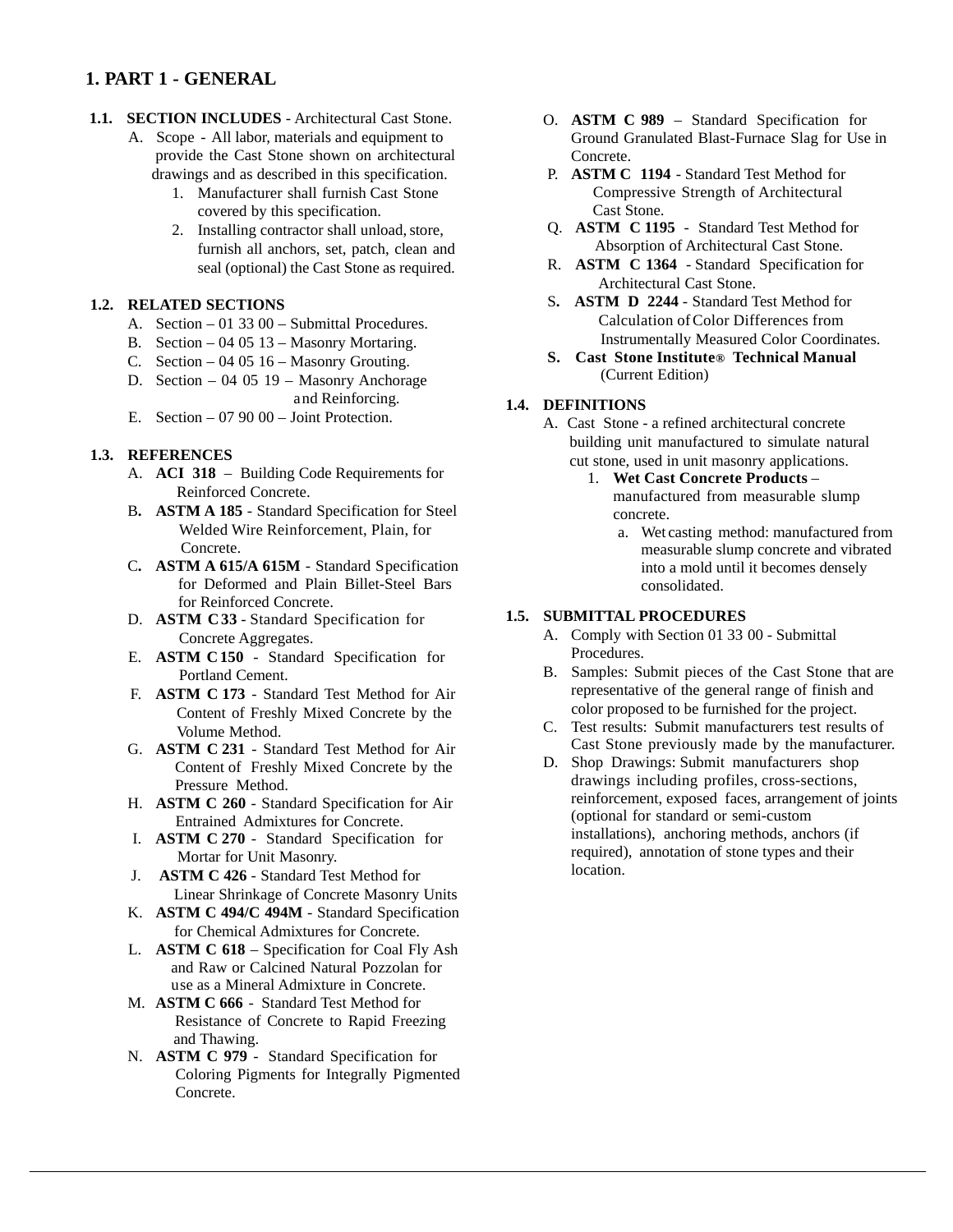#### **1.6. QUALITY ASSURANCE**

- A. Manufacturer Qualifications:
	- 1. A current producer member of Cast Stone Institute, with a minimum of 10 years of experience in producing cast stone of types required for project.
	- 2. Manufacturer shall have sufficient plant facilities to produce the shapes, quantities and size of Cast Stone required in accordance with the project schedule.
	- 3. Manufacturer shall submit a written list of projects similar in scope and at least three (3) years of age, along with owner, architect and contractor references.
- B. Standards:

Comply with the requirements of the Cast Stone Institute ® Technical Manual and the project specifications. Where a conflict may occur, the contract documents shall prevail.

C. Mock-up (Optional): Provide full size unit(s) for use in construction of sample wall. The approved mock-up shall become the standard for appearance and workmanship for the project.

# **2. PART 2 - PRODUCTS**

#### **2.1. ARCHITECTURAL CAST STONE** A. **MANUFACTURER**

 1.American Artstone Company 2025 North Broadway P.O. Box 425 New Ulm, MN 56073 (800) 967-2076 www.american-artstone.com

#### B. **Comply with ASTM C 1364**

- C. **Physical Properties**: Provide the following:
	- 1. Compressive Strength ASTM C 1194: 6,500 psi (45 Mpa) minimum for products at 28 days.
	- 2. Absorption ASTM C 1195: 6% maximum by the cold water method, or 10% maximum by the boiling method for products at 28 days.
	- 3. Air Content ASTM C173 or C 231, for wet cast product shall be 4-8% for units exposed to freeze-thaw environments. Air entrainment is not required for VDT products.
	- 4. Freeze-Thaw ASTM C 1364: The CPWL shall be less than 5% after 300 cycles of freezing and thawing.
	- 5. Linear Shrinkage ASTM C 426: Shrinkage shall not exceed 0.065%.
- D. **Job Site Testing** One (1) sample from production units may be selected at random from the field for each 500 cubic feet (14 m 3) delivered to the job site.
- 1. Three (3) field cut cube specimens from each of these samples shall have an average minimum compressive strength of not less than 85% with no single specimen testing less than 75% of design strength as allowed by ACI 318.
- 2. Three (3) field cut cube specimens from each of these samples shall have an average maximum cold-water absorption of 6%.
- 3. Field specimens shall be tested in accordance with ASTM C 1194 and C 1195.

#### **2.2. RAW MATERIALS**

- A. **Portland cement** Type I or Type III, white and/or grey, ASTM C 150.
- B**. Coarse aggregates** Granite, quartz or limestone, ASTM C 33, except for gradation.
- C. **Fine aggregates** Manufactured or natural sands, ASTM C 33, except for gradation.
- D. **Colors** Inorganic iron oxide pigments, ASTM C 979 except that carbon black pigments shall not be used.
- E. **Admixtures**  Comply with the following:
	- 1. ASTM C 260 for air-entraining admixtures.
	- 2. ASTM C 494/C 495M Types A G for water reducing, retarding, accelerating and high range admixtures.
	- 3. Other admixtures: integral water repellents and other chemicals, for which no ASTM Standard exists, shall be previously established as suitable for use in concrete by proven field performance or through laboratory testing.
	- 4. ASTM C 618 mineral admixtures of dark and variable colors shall not be used in surfaces intended to be exposed to view.
	- 5. ASTM C 989 granulated blast furnace slag may be used to improve physical properties. Tests are required to verify these features.
- F. Water Potable
- G. Reinforcing bars:
	- 1. ASTM A 615/A 615M. Grade 40 or 60 steel galvanized or epoxy coated when cover is less than 1.5 in. (37 mm).
	- 2. Welded Wire Fabric: ASTM A 185 where applicable for wet cast units.
- H. All anchors, dowels and other anchoring devices and shims shall be standard building stone anchors commercially available in a non- corrosive material such as zinc plated, galvanized steel, brass, or stainless steel Type 302 or 304.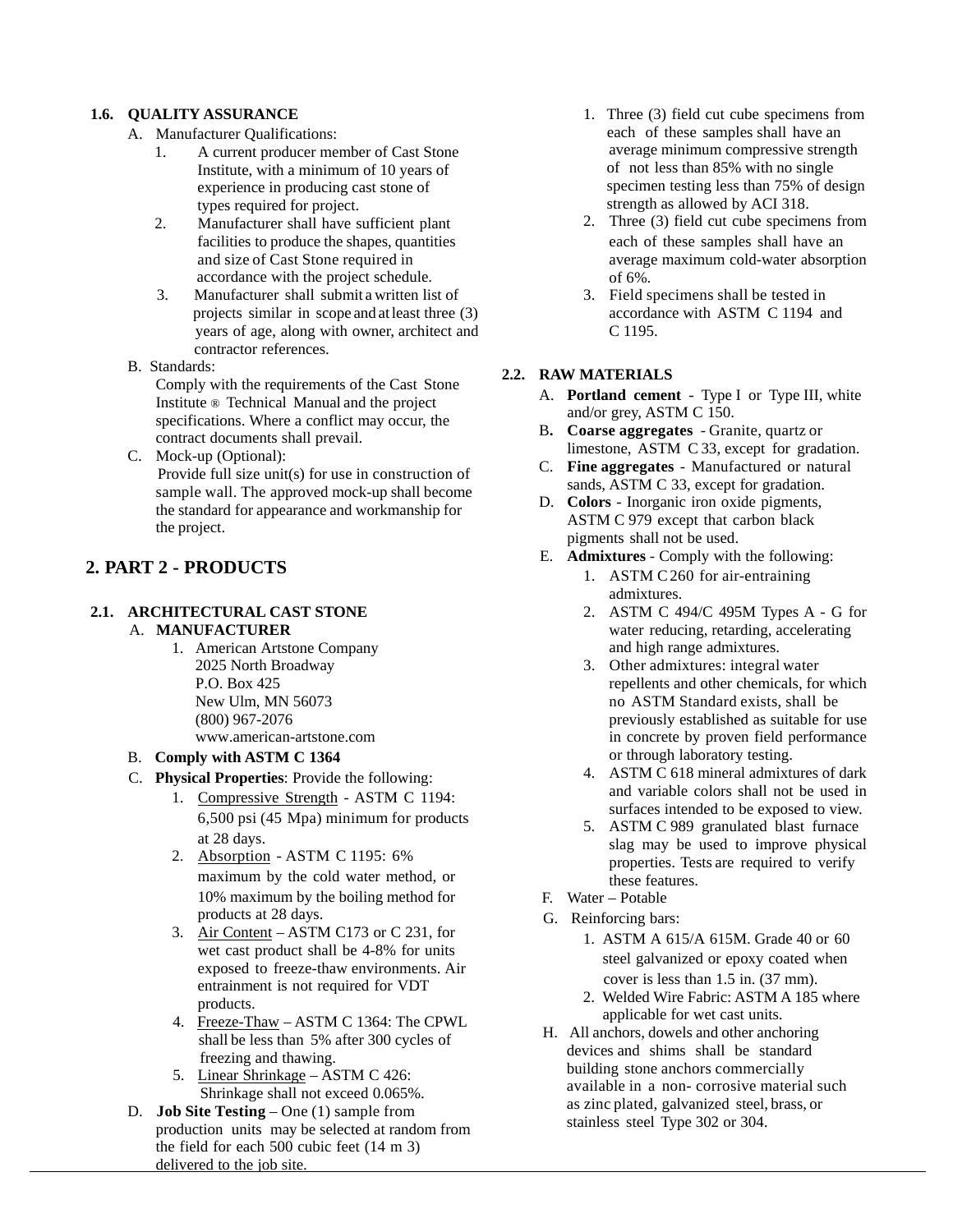#### **2.3. COLOR AND FINISH**

- A. Match sample on file in architect's office.
- B. All surfaces intend to be exposed to view shall have a fine-grained texture similar to natural stone, with no air voids in excess of 1/32 in. (0.8 mm) and the density of such voids shall be less than 3 occurrences per any 1 in. 2

(25 mm2) and not obvious under direct daylight illumination at a 5 ft (1.5m) distance.

- C. Units shall exhibit a texture approximately equal to the approved sample when viewed under direct daylight illumination at a 10 ft (3m) distance.
	- 1. ASTM D 2244 permissible variation in color between units of comparable age subjected to similar weathering exposure.
		- a. Total color difference not greater than 6 units.

b. Total hue difference – not greater than 2 units.

- D. Minor chipping resulting from shipment and delivery shall not be grounds for rejection. Minor chips shall not be obvious under direct daylight illumination from a 20-ft (6 m) distance.
- E. The occurrence of crazing or efflorescence shall not constitute a cause for rejection.
- F. Remove cement film, if required, from exposed surfaces prior to packaging for shipment.

#### **2.4. REINFORCING**

- A. Reinforce the units as required by the drawings and for safe handling and structural stress.
- B. Minimum reinforcing shall be 0.25 percent of the cross section area.
- C. Reinforcement shall be non-corrosive where faces exposed to weather are covered with less than 1.5 in. (38 mm) of concrete material. All reinforcement shall have minimum coverage of twice the diameter of the bars.
- D. Panels, soffits and similar stones greater than 24 in. (600 mm) in one direction shall be reinforced in that direction. Units less than 24 in. (600 mm) in both their length and width dimension shall be non-reinforced unless otherwise specified.

#### **2.5. CURING**

A. Cure units in a warm curing chamber approximately 100ºF (37.8ºC) at 95 percent relative humidity for approximately 12 hours, or cure in a 95 percent moist environment at a minimum 70ºF (21.1ºC) for 16 hours after casting. Additional yard curing at 95 percent relative humidity shall be 350 degree-days (i.e. 7 days @ 50°F (10°C) or 5 days @ 70°F (21°C)) prior to shipping. Form cured units shall be protected from moisture evaporation with curing blankets or curing compounds after casting.

#### **2.6. MANUFACTURING TOLERANCES**

- A. Cross section dimensions shall not deviate by more than  $\pm 1/8$  in. (3mm) from approved dimensions.
- B. Length of units shall not deviate by more than length/ 360 or  $\pm 1/8$  in. (3 mm), whichever is greater, not to exceed  $\pm 1/4$  in. (6 mm).
	- 1. Maximum length of any unit shall not exceed 15 times the average thickness of such unit unless otherwise agreed by the manufacturer.
- C. Warp, bow or twist of units shall not exceed length/ 360 or  $\pm 1/8$  in. (3 mm), whichever is greater.
- D. Location of dowel holes, anchor slots, flashing grooves, false joints and similar features – On formed sides of unit, 1/8 in. (3 mm), on unformed sides of unit, 3/8in. (9 mm) maximum deviation.

#### **2.7. PRODUCTION QUALITY CONTROL**

- A. Testing.
	- 1. Test compressive strength and absorption from specimens selected at random from plant production.
	- 2. Samples shall be taken and tested from every 500 (14 m3) cubic feet of product produced.
	- 3. Perform tests in accordance ASTM C 1194 and C 1195.
	- 4. New and existing mix designs shall be tested for strength and absorption compliance prior to producing units.